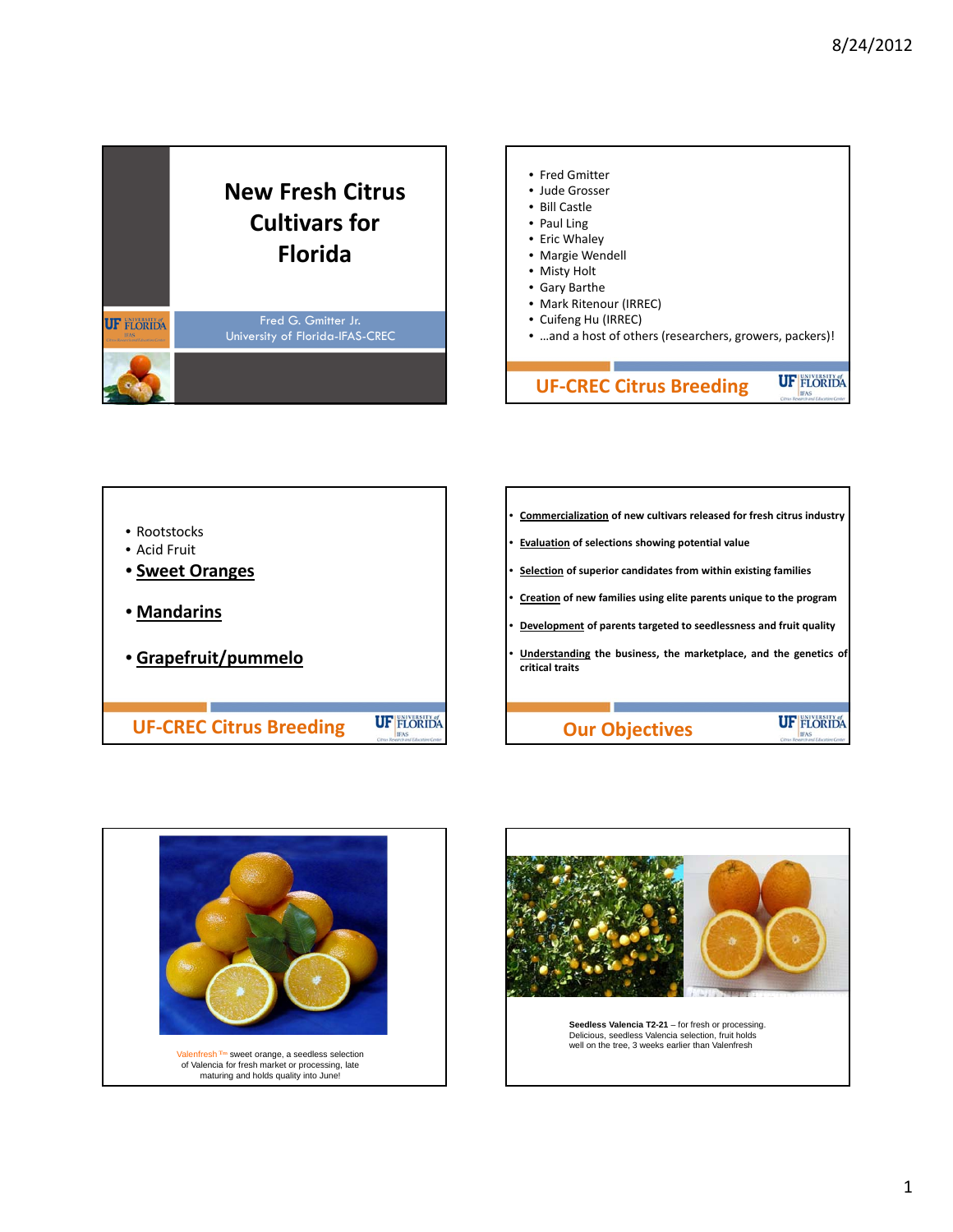

8/24/2012



**NEW UF‐IFAS Mandarins**

**UF 900: October 13, 2010**

• **950: Seedless, easy to peel, excellent color/flavor;**

• **411: AKA "Heather", large, easy to peel, attractive,**

**UF FLORIDA** 

**UF FLORIDA** 

**"Florida Clementine"**

**excellent flavor**

| TRACKING SS/ACID=RATIO                                                                                                                                                                                |                                                                                                                                      |  |  |  |
|-------------------------------------------------------------------------------------------------------------------------------------------------------------------------------------------------------|--------------------------------------------------------------------------------------------------------------------------------------|--|--|--|
| <b>UF 900</b>                                                                                                                                                                                         | Fallglo                                                                                                                              |  |  |  |
| $\sigma$ 9.56/0.81=11.8 (10-8-08)<br>$\sigma$ 11.5/0.8=14.4 (10-20-08)                                                                                                                                | $\bullet$ 8.9/1.22=7.29 (10-8-08)<br>$\sigma$ 10.6/1.1=9.63 (10-20-08)                                                               |  |  |  |
| $\sigma$ 7.2/1.4=5.14 (8-20-09)<br>$\sigma$ 9.2/0.82=11.21 (9-16-09)<br>$\sigma$ 9.4/0.7=13.43 (9-22-09)<br>$\sigma$ 9.0/0.6=15.0 (9-29-09)<br>Rob (CREC), 9.2/1.05=8.76<br>o "FL Tan", 8.9/1.18=7.54 | $\circ$ 8.1/2+=<4 (8-20-09)<br>$\circ$ 8.9/1.3=6.84 (9-16-09)<br>$\circ$ 9.0/1.1=8.18 (9-22-09)<br>$\bullet$ 8.7/1.22=7.13 (9-29-09) |  |  |  |





**Base: Adults (n=101) (n=34\*\*) (n=101) (n=101) (n=101) (n=101)**

**Extremely likely 19 38 25 20 21 19 Very likely 31 29 31 29 21 22 Somewhat likely 26 18 28 28 33 33 Not very likely 14 6 9 9 18 13 Not at all likely 8 6 7 14 6 13 Don't know** 3 3 1 1 1 2 1 **Which one statement best describes how you might use this new variety of tangerine in your household?**

**orange varieties you buy 10 27 16 12 13 12**

**orange varieties you buy 29 24 31 25 31 28**

**orange varieties you buy 40 29 41 43 37 34**

**buy at all 22 21 13 21 20 27**

**(Dancy) 411 S Belle <sup>392</sup>**

486<br>**(Dancy)**<br>(n=101)

If this tangerine was available in your grocery store, how likely are you to

**Would totally replace other** 

**Would sometimes replace other** 

**Would be use in addition to other** 

**Be something that you would not** 

**Sample** 

**% %%%% %**

**(New)**

**(Minneola)**

**109 (Clementine)**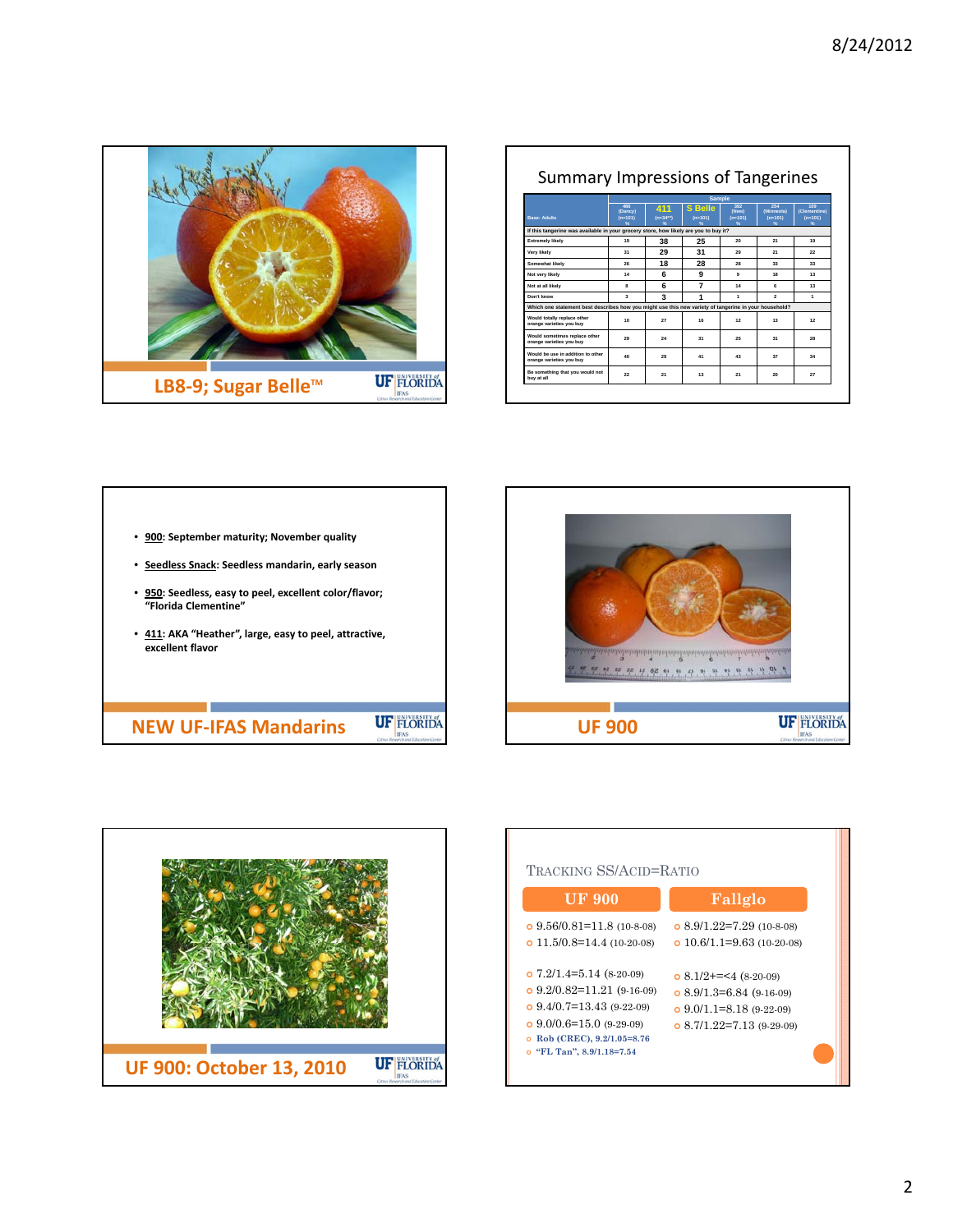









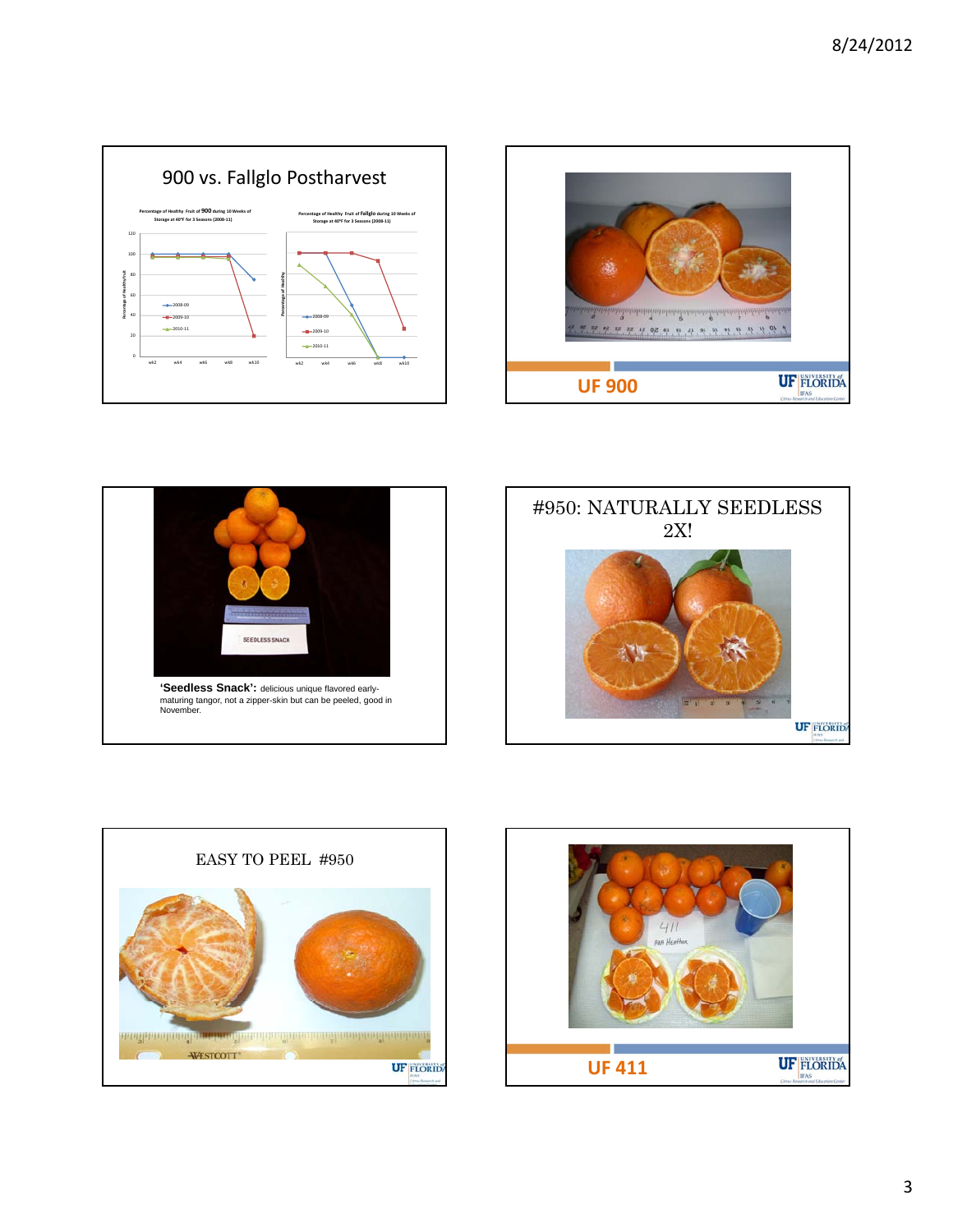

| UF 411: High Brix! |               |             |        |  |  |  |  |
|--------------------|---------------|-------------|--------|--|--|--|--|
| <b>Selections</b>  | Date          | <b>Brix</b> | TSS/TA |  |  |  |  |
| 411                |               | 17.40       | 19.65  |  |  |  |  |
| 711                | 1/28/09       | 13.00       | 13.67  |  |  |  |  |
| Super<br>Dancy     |               | 13.60       | 13.77  |  |  |  |  |
| 411                | 3/10/11 16.90 |             | 11.83  |  |  |  |  |

|                                                                                                       | <b>Sample</b>                             |                     |                                  |                                 |                                      |                                        |  |  |
|-------------------------------------------------------------------------------------------------------|-------------------------------------------|---------------------|----------------------------------|---------------------------------|--------------------------------------|----------------------------------------|--|--|
| <b>Base: Adults</b>                                                                                   | <b>ARR</b><br>(Dancy)<br>$(n=101)$<br>٩ĸ. | 411<br>$(n=34^{n})$ | <b>S</b> Belle<br>$(n=101)$<br>吆 | 392<br>(New)<br>$(n=101)$<br>96 | 254<br>(Minneola)<br>$(n=101)$<br>96 | 109<br>(Clementine)<br>$(n=101)$<br>6% |  |  |
| If this tangerine was available in your grocery store, how likely are you to buy it?                  |                                           |                     |                                  |                                 |                                      |                                        |  |  |
| <b>Extremely likely</b>                                                                               | 19                                        | 38                  | 25                               | 20                              | 21                                   | 19                                     |  |  |
| Very likely                                                                                           | 31                                        | 29                  | 31                               | 29                              | 21                                   | $22 \,$                                |  |  |
| Somewhat likely                                                                                       | 26                                        | 18                  | 28                               | 28                              | 33                                   | 33                                     |  |  |
| Not very likely                                                                                       | 14                                        | 6                   | 9                                | $\mathbf{Q}$                    | 18                                   | 13                                     |  |  |
| Not at all likely                                                                                     | R                                         | 6                   | 7                                | 14                              | £.                                   | 13                                     |  |  |
| Don't know                                                                                            | $\mathbf{a}$                              | $\mathbf{a}$        | 1                                | 1                               | $\overline{ }$                       | $\mathbf{1}$                           |  |  |
| Which one statement best describes how you might use this new variety of tangerine in your household? |                                           |                     |                                  |                                 |                                      |                                        |  |  |
| Would totally replace other<br>orange varieties you buy                                               | 10                                        | 27                  | 16                               | 12                              | 13                                   | 12                                     |  |  |
| Would sometimes replace other<br>orange varieties you buy                                             | 29                                        | 24                  | 31                               | 25                              | 31                                   | 28                                     |  |  |
| Would be use in addition to other<br>orange varieties you buy                                         | 40                                        | 29                  | 41                               | 43                              | 37                                   | 34                                     |  |  |
| Be something that you would not<br>buy at all                                                         | $22^{1}$                                  | 21                  | 13                               | 21                              | 20                                   | 27                                     |  |  |





## Unique Characteristics of Red Pummelo C2-5-12

•Typical pummelo size, too large for packing house equipment

•Early maturing, ready for Thanksgiving and Christmas market with a pleasant, sweet flavor due to it's high brix (11) and high sugar/acid ratio (12-13)

•Comparable to grapefruit in furanocoumarins (an alternative to red pummelo 5-1-99-5 that has very high furanocoumarins)

•Holds well on the tree, extending the period of harvest

•Canker tolerance unknown at present